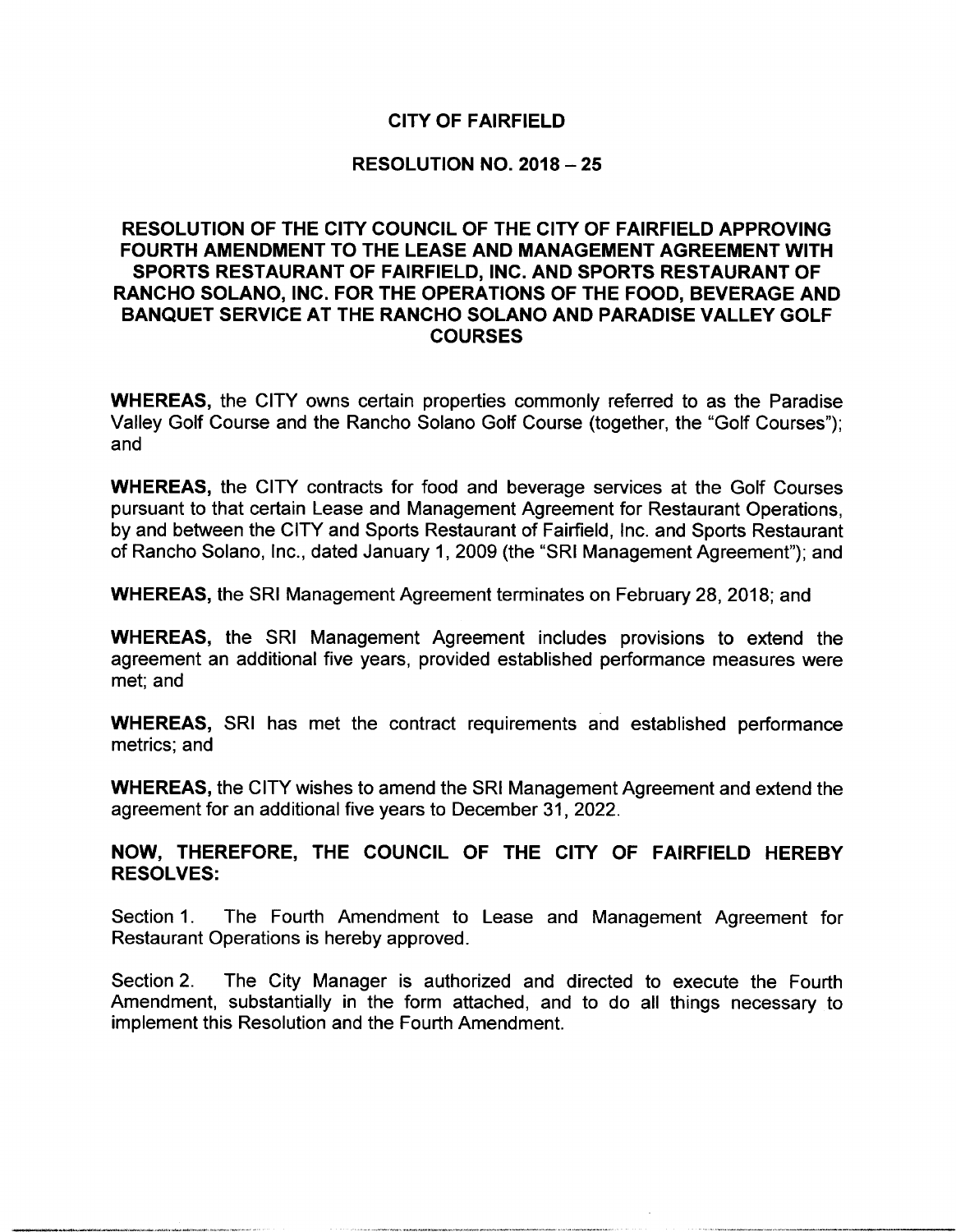RES. NO. 2018 - 25 Page 2

PASSED AND ADOPTED this 20th day of February, 2018, by the following vote:

AYES: COUNCILMEMBERS: PRICE/TIMM/BERTANI/MOY/VACCARO

NOES: COUNCILMEMBERS: NONE

ABSENT: COUNCILMEMBERS: NONE

ABSTAIN: COUNCILMEMBERS: NONE

 $\frac{1}{2}$  and  $\overline{\phantom{a}}$ **MAYOR** 

ATTEST: Lees ITYYCLERK pw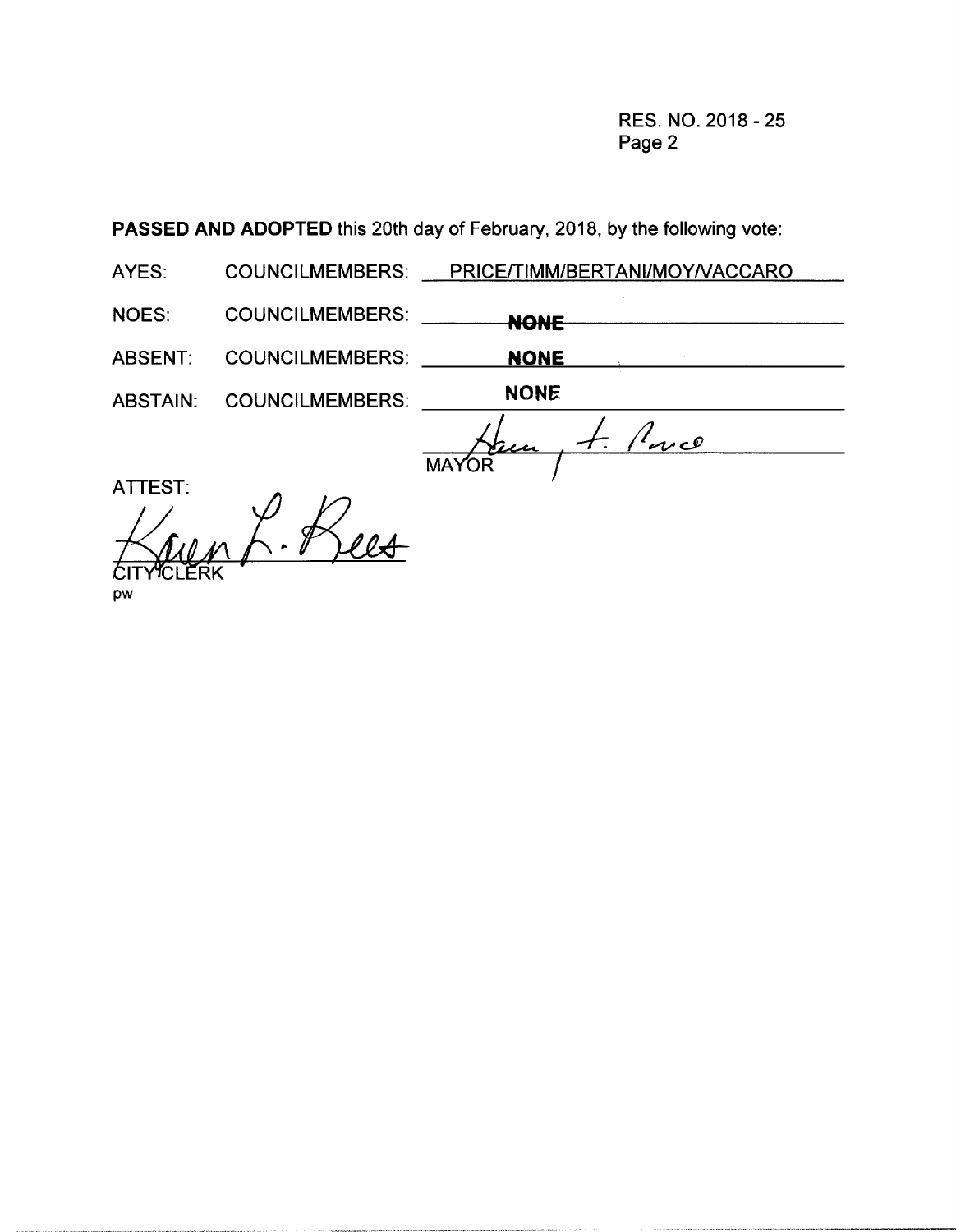# FOURTH AMENDMENT TO LEASE AND MANAGEMENT AGREEMENT FOR RESTAURANT OPERATIONS

This Fourth Amendment to the Lease and Management Agreement (" Amendment") is made and entered into as of February 28, 2018, by and among the CITY OF FAIRFIELD, a municipal corporation ("City") and SPORTS RESTAURANT OF FAIRFIELD, INC. ("SRF") and SPORTS RESTAURANT OF RANCHO SOLANO, INC. ("SRR"), each <sup>a</sup> California corporation collectively, SRF and SRR are referred to hereinafter as " LESSEE"), who agree as follows:

## **RECITALS**

WHEREAS, CITY owns certain properties commonly referred to as the Rancho Solano Golf Course and the Paradise Valley Golf Course ("Paradise Valley") (collectively, the "Golf Courses").

WHEREAS, the Golf Courses are improved with several buildings and other improvements, including restaurants, bars, banquet facilities and other improvements.

WHEREAS, CITY has leased <sup>a</sup> portion of the Golf Courses to LESSEE ( such portion being the Facilities") and the LESSEE operates the Facilities, pursuant to that certain Lease and Management Agreement, dated as of January 1, 2009 (the" Management Agreement").

WHEREAS, the Management Agreement expires December 31, 2017.

WHEREAS, the City extended the Management Agreement to February 28, 2018.

WHEREAS, CITY wishes to amend the Management Agreement to retain LESSEE to operate the facilities for an additional term of five years, and to specify certain performance standards in connection with such operations

# ARTICLE 1. AMENDMENTS.

1.1 Sections 2.4.3 (Use), 12.1 (Termination for Cause) and 13.1.3 (Delivery of Notices) are hereby amended by replacing the references to "Community Services" with "Public Works."

1.2 Section 2.4 (Use) is hereby amended by adding a new Section 2.4.5 to read as follows:

> 2.4.5 LESSEE shall cooperate with the Golf Course Operator to promote increased use of the Golf Courses to maximize the volume of business and revenue.

1.3 Section 3.1 (Term) is hereby amended in its entirety to read as follows:

"3.1 Term. The initial term of this Agreement shall begin on January 1, 2009 the" Commencement Date") and, unless terminated earlier in accordance with the provisions of this Agreement, shall expire on December 31, 2022."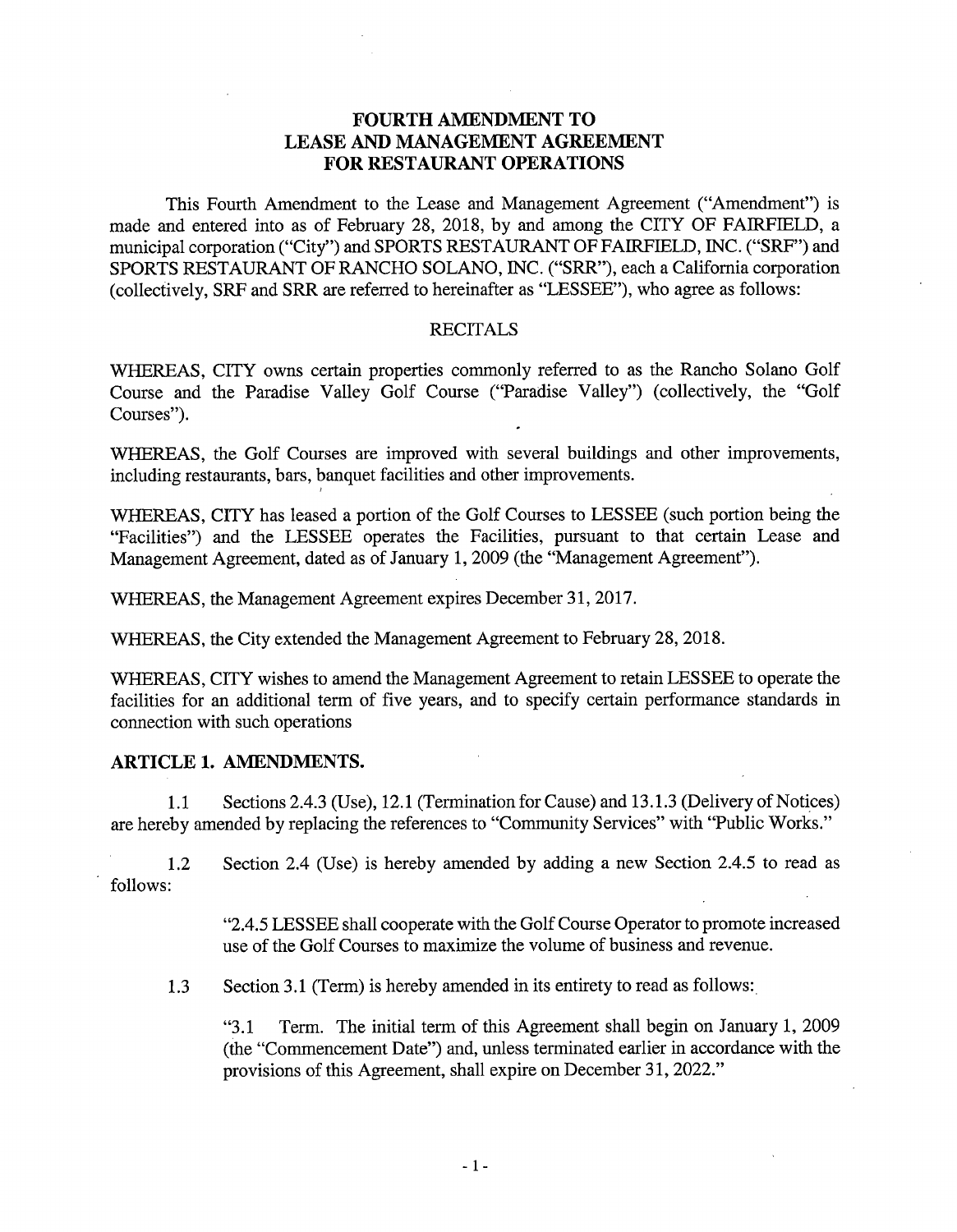1.4 Section 4.1 (Rent) is hereby amended by adding new paragraphs (c) and (d) to read as follows:

> "(c) Notwithstanding paragraphs (a) and (b) above, beginning on January 1, 2018, the amount ofrent sha11 be the greater of: (i) an amount equal to ten percent (10%) of the amount of Gross Revenues less Banquet Revenues (as such terms are defined in Sections 4.2.3 and 4.2.4 below), plus an amount equal to twelve percent  $(12%)$  of Banquet Revenues, or  $(ii)$  the amounts set forth in the following table:

| Calendar year                                                            | 2018        | 2019        | 2020        | 2021        | 2022        |
|--------------------------------------------------------------------------|-------------|-------------|-------------|-------------|-------------|
| <b>Projected Gross</b><br>Revenue and<br><b>Banquets to base</b><br>rent | \$3,460,000 | \$3,529,000 | \$3,599,000 | \$3,672,000 | \$3,745,000 |

(c) Notwithstanding paragraphs (a), (b) and (c) above, in the event that paid golf rounds decline by eight percent (8%) more in <sup>a</sup> calendar year, as compared to the immediately preceding calendar year, the amount of rent shall be equal to ten percent (10%) of the amount of Gross Revenues less Banquet Revenues (as such terms are defined in Sections 4.2. 3 and 4.2.4 below), plus an amount equal to twelve percent (12%) of Banquet Revenues."

1.5 Section 4.3(c) (Additional Rent) is hereby amended in its entirety to read as follows:

> c) LESSEE fails to provide roving food and beverage carts on each Golf Course each day they are open, unless there are fewer than two  $(2)$  foursomes teeing off per hour, the rent paid to be on  $1/30<sup>th</sup>$  notwithstanding the formula to determine the amount of additional rent stated above, for the purposes of this paragraph  $(c)$ , additional rent, for each day that such failure occurred, shall be paid in an amount equal to 1/30 of the gross revenues from food and beverage cart sales for the same calendar month of the preceding year.

follows:

1.6 Section 7.1 (LESSEE Responsibilities) is hereby amended in its entirety to read as

"7.1 LESSEE Responsibilities. Except as provided in Section 7.2, LESSEE shall be responsible, at its own expense, for all maintenance of the Premises (except the reserved portion of the Premises) in accordance with the maintenance standards attached to this Agreement as Exhibit C and incorporated herein by this reference. Such maintenance obligations include (i) the prompt and diligent repair, restoration and replacement within a reasonable time as required to remedy all damage and destruction caused by Lessee excluding reasonable wear and tear of all or any part of the Premises, ( ii) repainting of the inside of the Premises as reasonably necessary, and (iii) maintaining kitchen equipment in proper working order and an

f-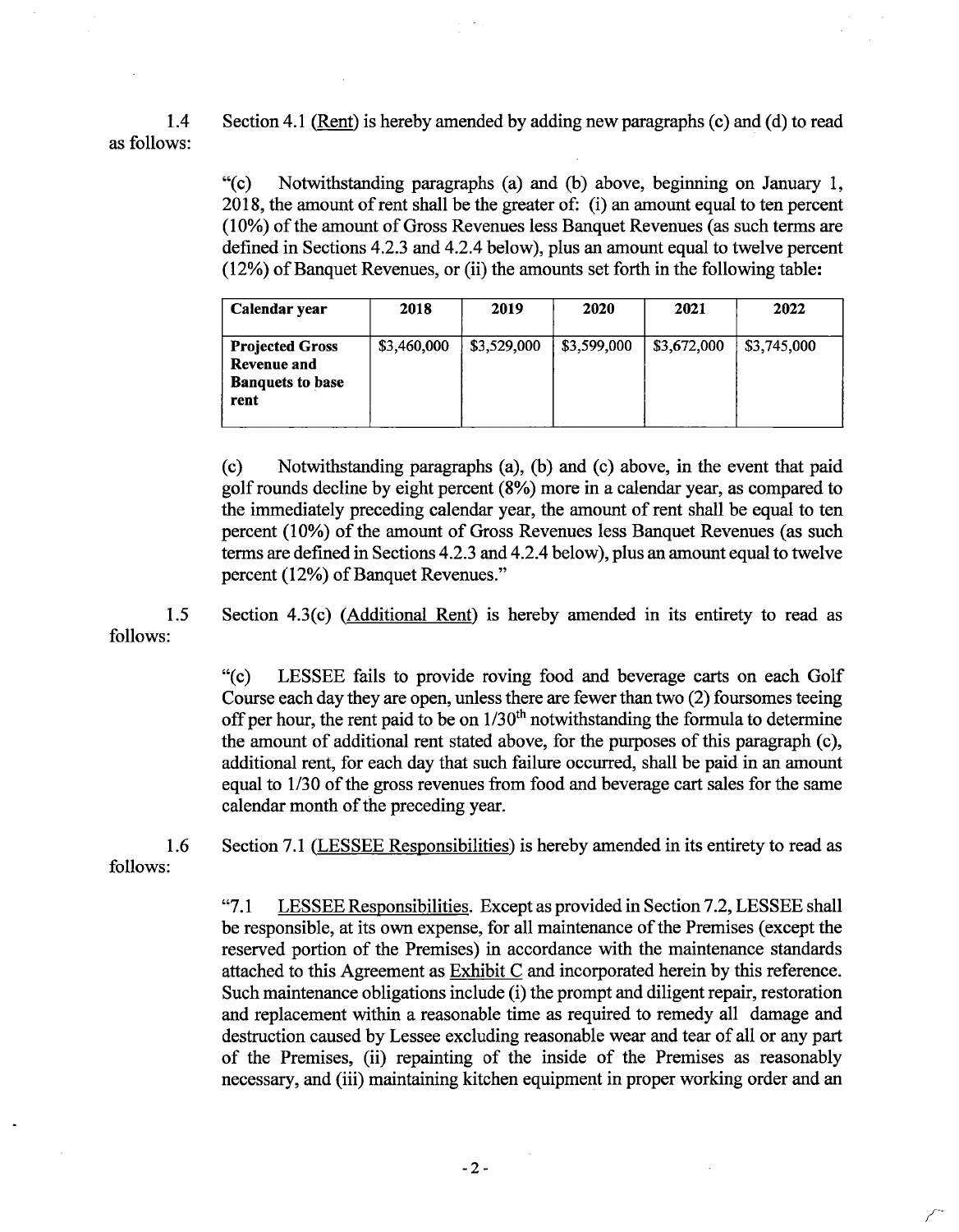annual agreement with a kitchen equipment service professional to ensure compliance with this clause (iii).

 $1.7$  Section 8.2 (Personnel Requirements) is hereby amended by adding a paragraph (b) to read as follows:

- "8.2 Personnel Requirements.
- a) LESSEE shall hire a professional manager to manage and a sufficient nurriber of trained personnel to conduct day-to-day operations on the Premises so as to attract the maximum volume of patronage. The manager shall have <sup>a</sup> clearly sustained track record of successfully managing food and beverage operations of <sup>a</sup> similar scope and nature on <sup>a</sup> recent basis, as well as a level of training and education suitable for this position. CITY reserves the right to approve the professional manager hired, but that approval will not be unreasonably withheld or delayed. CITY and LESSEE shall meet at least annually to review the performance of the professional manager.
- b) LESSEE shall provide employees, who operate food and beverage carts on the Golf Courses, training regarding service and golf course etiquette. The training program shall be approved by the Director within 30 days of submission. Employees who operate food and beverage carts on the Golf Courses shall demonstrate a good understanding of such service and etiquette requirements.

1.8 Marketing Program. Section 8.7 (Food and Beverage Carts) is hereby amended in its entirety to read as follows:

> <sup>8</sup> "8.7 Food and Beverage Carts. LESSEE shall operate roving food and beverage carts on the Golf Courses. CITY shall cause the Golf Course Operator to assign free of charge, permanent parking places in the covered golf cart storage areas for the roving food and beverage can. The receipts generated from these food and beverage sales shall be included within the definition of "Gross Revenues." CITY retains the authority to prohibit the sale of alcoholic beverages from the roving food and beverage cart if, in the determination of the Director, these sales are leading to behavior which is disruptive to or inconsistent with the proper functioning of the Golf Courses. One cart must operate on each Golf Course Monday through Thursday from 10:00 a.m. until one hour before sunset, and at least one cart must operate on Fridays, Saturdays, Sundays and holidays from 9:00 a.m. until one hour before sunset; provided, however, that exceptions may be made if the Golf Course Operator staffing the pro shop determines that fewer than two  $(2)$  foursomes are teeing off per hour."

1.9 Section 8.11 (Golf Course Use Rights) is hereby amended in its entirety to read as follows:

> 8. 11 Golf Course Use Rights. LESSEE shall be issued transferable executive golf passes for each Golf Course which can be used for <sup>a</sup> maximum of twelve( 12) foursomes of golf per year at that Golf Course. Two (2) golf carts per foursome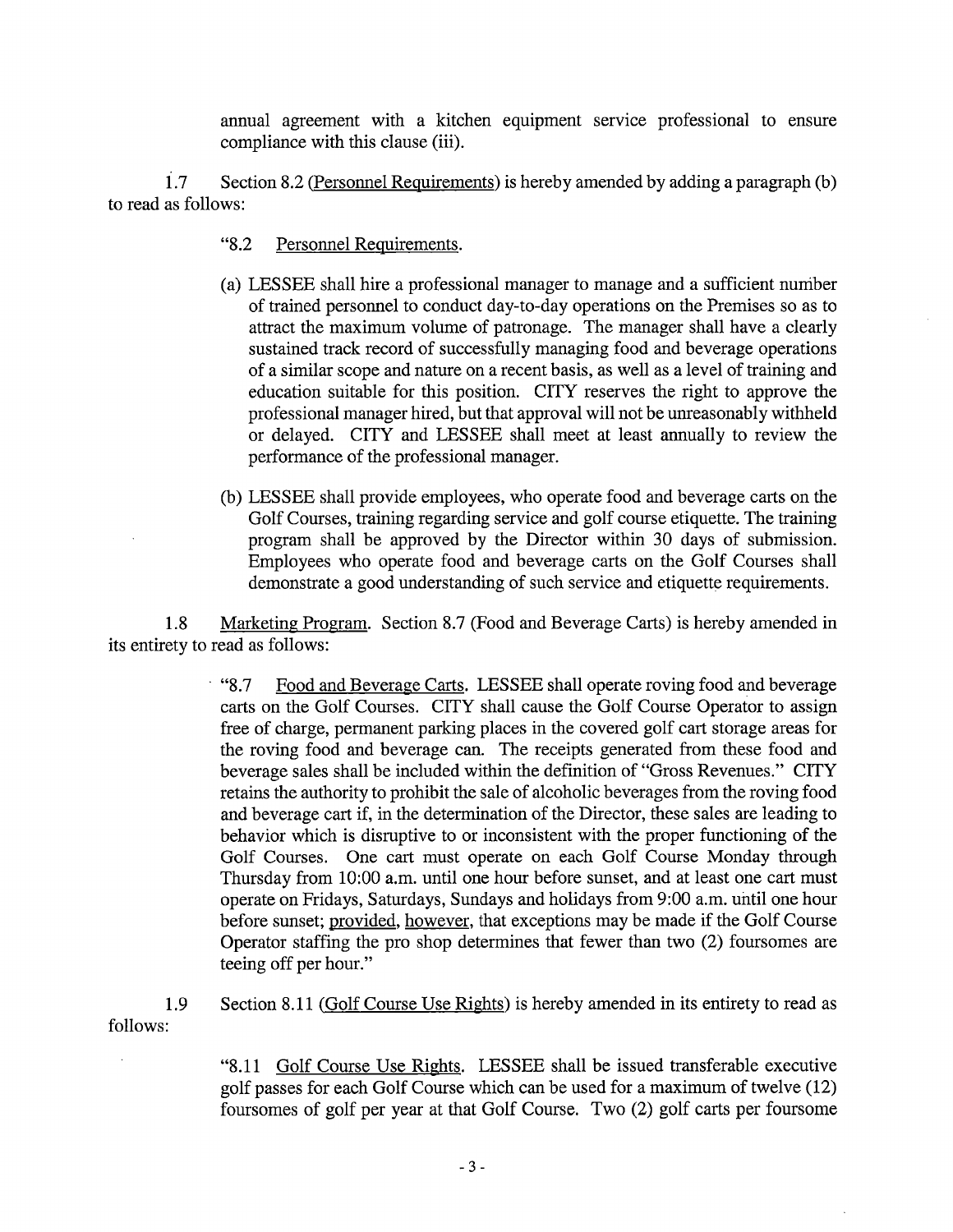will also be provided. LESSEE is required to provide information to CITY'S Golf Course Operator each time an executive golf pass is utilized identifying the user of the golf pass and the user's relationship to LESSEE. The sole purpose of the executive golf pass is to promote business for LESSEE at the particular Golf Course."

1. 10 Article 8 ( Operation of Food and Beverage Service) is hereby amended by adding a new Section 8. 12 to read as follows:

> 8. 12 Performance Standards. The LESSEE' <sup>s</sup> performance shall be measured as follows:

> a) For the time period beginning on January 1, 2018 and ending on December 31, 2022, the amount of revenue from weddings and banquets during the calendar year shall increase by at least two percent  $(2\%)$  above the prior calendar year.

> b) For the time period beginning on January 1, 2018 and ending on December 31, 2022, the amount of revenue from grill and cart sales during the calendar year shall increase by at least two percent  $(2\%)$  above the prior calendar year.

> c) The number of playable days shall be considered in evaluating the performance standards in this section 8. 12. A "playable day" is <sup>a</sup> day that the golf course is deemed not to be impacted by, in the discretion of the Director: (poor climate conditions, such as excessive heat, cold, wind or snow, (ii) poor course conditions due to regular maintenance practices, such as greens aerification, or due to weather events such as standing water or soft and muddy terrain, or( iii) <sup>a</sup> forecast of precipitation."

1. 11 Exhibit C( LESSEE Maintenance Responsibilities) is hereby amended and replaced in its entirety by Exhibit C to this Amendment.

1.12 Exhibit D (CITY Maintenance Responsibilities) is hereby amended and replaced in its entirety by Exhibit D to this Amendment.

#### ARTICLE 2. Miscellaneous

2.1 Execution in Counterparts. This Amendment may be executed in counterparts, each of which shall be deemed an original, but all of which together shall be deemed one and the same Amendment

2.2 Applicable Law. This Amendment shall be governed by and construed in accordance with the laws of the State of California.

2.3 Confirmation of Agreement. Except as expressly set forth in this Amendment, all provisions of the Management Agreement shall remain in full force and effect.

2.4 Captions. The captions or headings in this Amendment are for convenience only and in no way define, limit or describe the scope or intent of any provisions of this Amendment.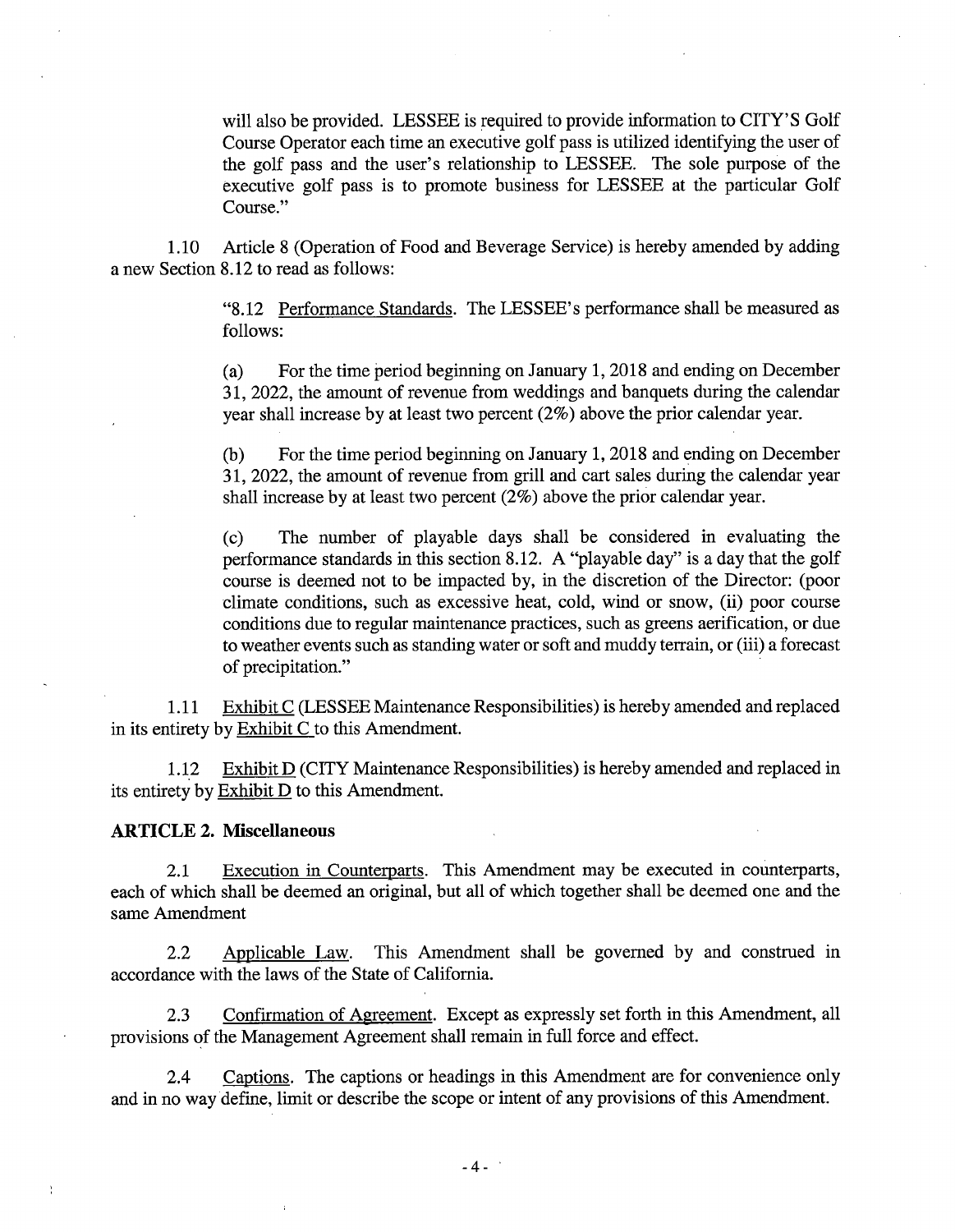# [Signatures appear on next page.]

 $\sim$   $\sim$  $\bar{\mathcal{A}}$ 

 $\bar{\beta}$  $\mathbb{R}$ 

l,

 $\bar{\mathcal{A}}$ 

 $\bar{z}$  $\sim$ 

 $\hat{\lambda}$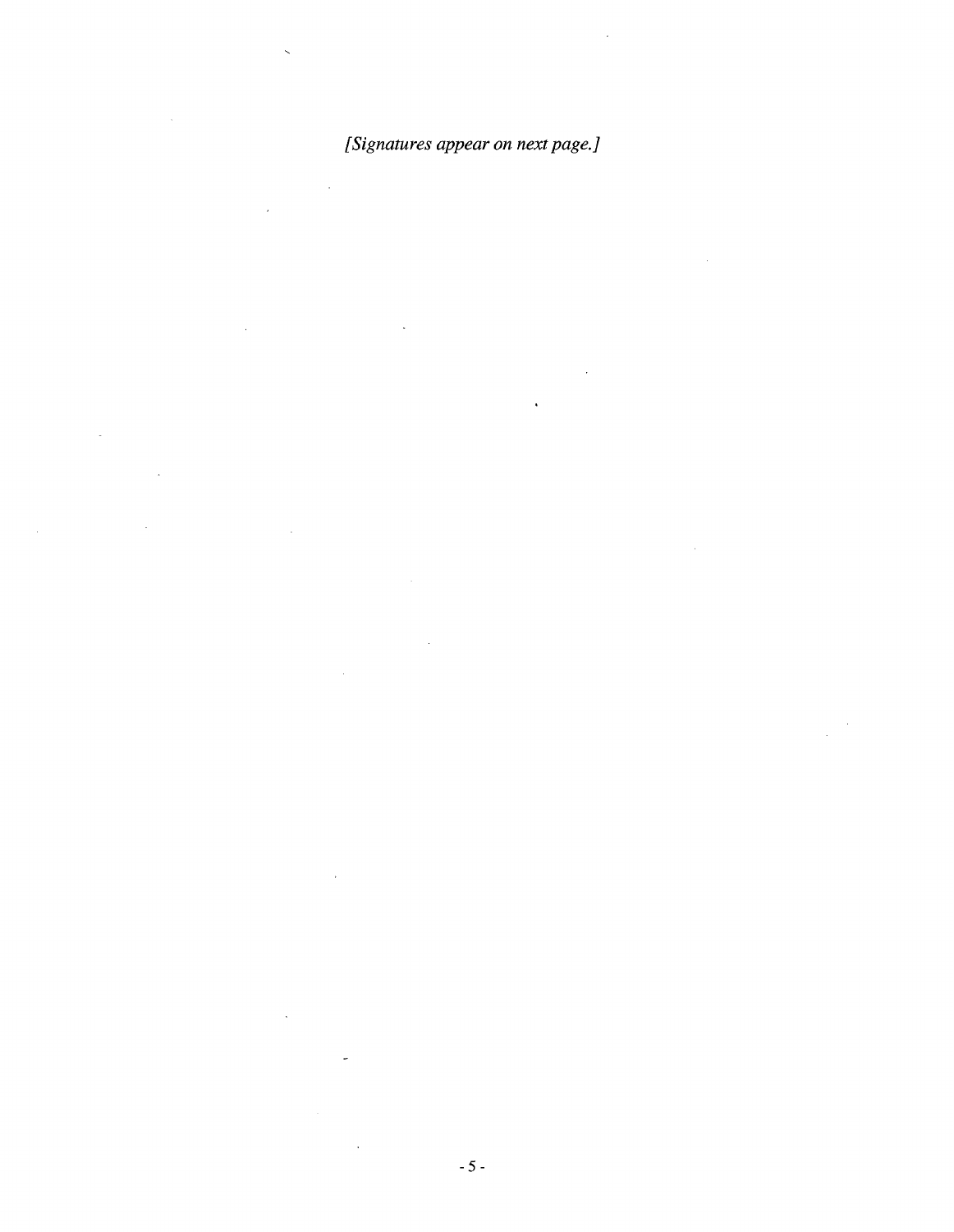IN WITNESS WHEREOF, each of the parties has caused its authorized representative to execute this Amendment as of the date set forth above.

# CITY:

CITY OF FAIRFIELD, a municipal corporation

| Bv:   |                     |
|-------|---------------------|
| Name: | David A. White      |
| Its:  | <b>City Manager</b> |
|       |                     |

# LESSEE:

SPORTS RESTAURANT OF FAIRFIELD, INC. a California corporation

By: Name: President  $Its:$ 

SPORTS RESTAURANT OF RANCHO SOLANO, INC., a California corporation

 $By:$ Name:  $Its:$  $221$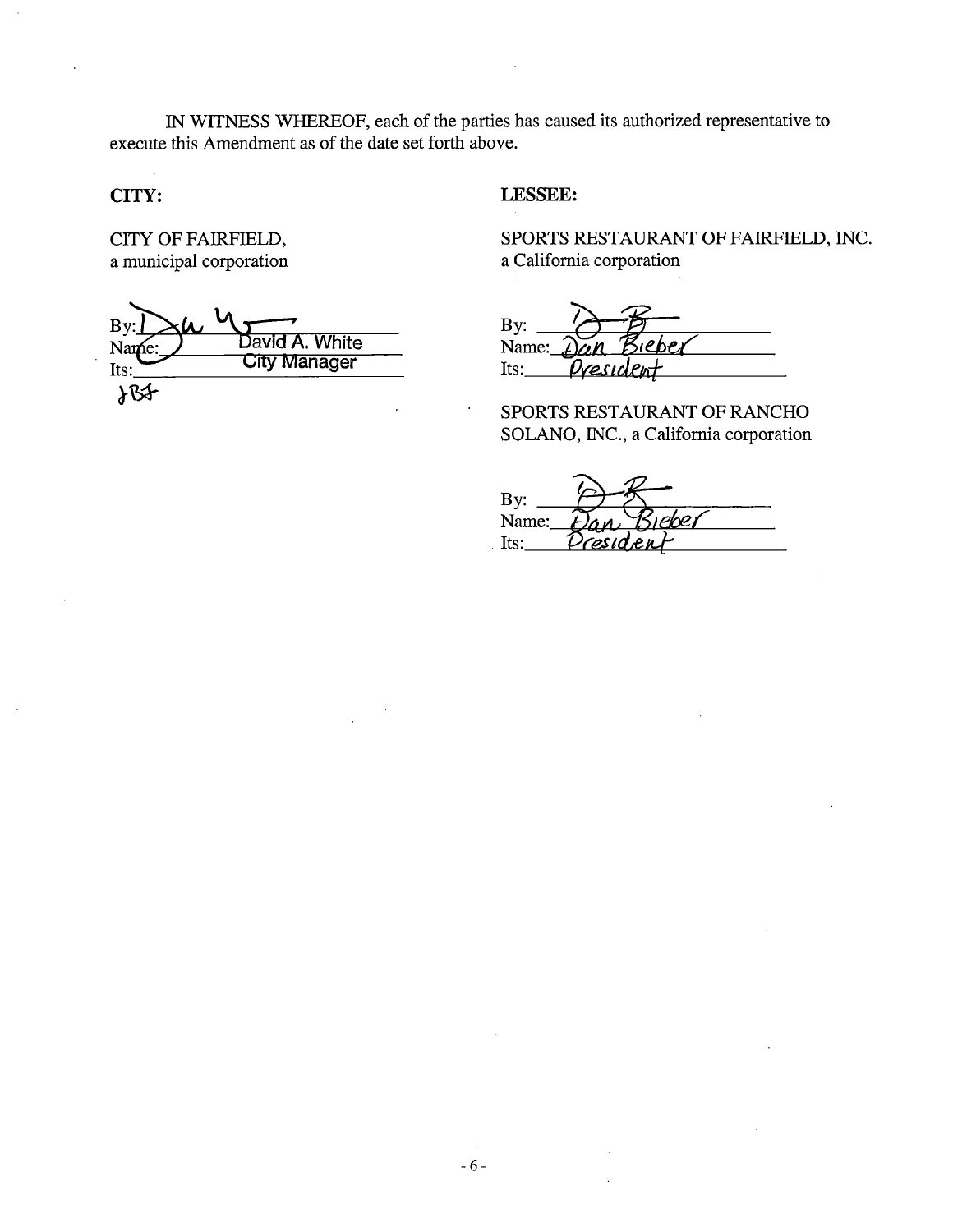# EXHIBIT C

#### LESSEE Maintenance Responsibilities

LESSEE's maintenance responsibilities shall include, but not be limited to, the following (the amended responsibilities are identified with underlines):

- Existing furnishings, fixtures and equipment, including patio furnishings  $\bullet$  . and storage buildings, shall be cleaned, maintained, replaced and repaired.
- Repair or replacement of any furnishings, fixtures and equipment as deemed  $\bullet$ necessary due to damage, beyond normal wear and tear, by LESSEE, its staff, vendors, or renters
- All utility connections  $\bullet$
- 50%: Alarm system quarterly maintenance  $\bullet$
- Internal door repairs such as broken door knobs, replacement, etc./ quarterly  $\bullet$ maintenance
- 50% for the following internal and external doors: (i) At Rancho Solano,  $\bullet$ the banquet door to wedding ceremony site, banquet door to the north patio, and kitchen exit door to loading dock; (ii) at Paradise Valley, the banquet door to golf course patio, south entry door to foyer and west exit/entry door to banquet room.
- 50%: Semi-annual maintenance of the existing partitions  $\bullet$
- 50%: Partition replacement  $\bullet$
- All building light replacements or addition of new lights
- Any additional electrical outlets installed  $\bullet$
- Ninth tee telephone  $\bullet$
- Interior painting as reasonably necessary  $\bullet$
- Interior wall repairs as reasonably necessary  $\bullet$
- Interior decorating as reasonably necessary  $\bullet$
- Carpet cleaning at least three times annually, and spot cleaning.  $\bullet$
- 50%: carpet replacement for new carpets installed by City  $\bullet$
- 50%: floor tile replacement for new tile floors installed by City  $\bullet$
- Restroom maintenance/janitorial per standards (100% of cost all interior  $\bullet$ restrooms)
- Maintenance and clean out of internal plumbing( 100% of cost of all interior  $\bullet$ restrooms)
- Window cleaning inside and outside  $\bullet$
- Broken windows  $\bullet$
- Sports bar theme fixtures, such as televisions, satellites  $\bullet$
- Garbage and recycle expenses  $\bullet$
- Regular cleaning of all restrooms, entry/ lobby areas, interiors, banquet and  $\bullet$ dining areas, bar seating areas, and kitchen
- Clean outdoor trash enclosures

LESSEE shall comply with the following standards in performing maintenance: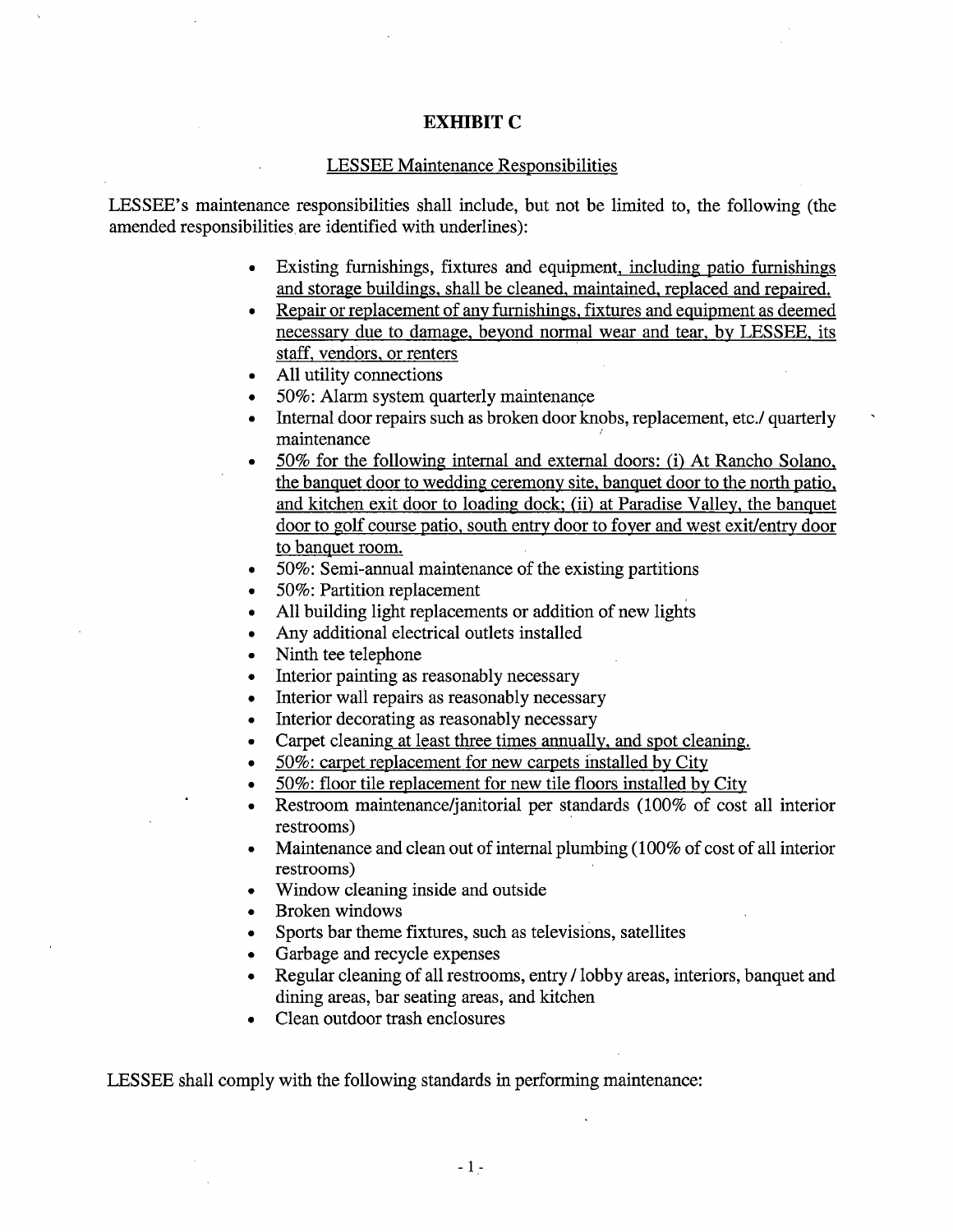# 1. Restrooms

- Entry mat or carpet
- Entry door finger-mark free  $\bullet$
- Tile and painted walls  $\bullet$
- Toilets, bowls, rims, tank tops
- Toilet seats, tops and under sides
- Mirrors streak-free  $\bullet$
- Soap dispensers and fill with soap  $\bullet$
- Seat cover dispenser and fill with paper  $\bullet$
- Maintain paper towel dispensers  $\bullet$
- Counter top  $\bullet$
- Sink and faucet fixtures, and check to make sure functional  $\bullet$
- Light fixtures, functional, and bug free  $\bullet$
- Room air freshener and functional  $\bullet$
- Trash receptacle; clean with liner, reasonably empty  $\bullet$
- Napkin receptacles with liners.  $\bullet$
- Schedule cleaning of interior sewer quarterly or as needed during peak  $\bullet$ season

## Restroom Cleaning Procedure:

#### Daily Task

- Check all supply levels and fill as needed
- Clean wash basins  $\bullet$
- Clean all counters
- Clean toilet bowls & urinals  $\bullet$
- Clean all mirrors
- Sweep  $\bullet$
- Wet mop floor
- Wash basins cleaned with comet cleaner bleach  $\bullet$
- Toilet bowls, urinals and floor cleaned with Q.T germicidal deodorant  $\bullet$ detergent
- Windex on all glass surfaces

#### Weekly Task

- Clean toilet bowls and urinals with extra strength C.S.P. Cleaner  $\bullet$
- Gel Gloss applied to counter tops on bi-weekly basis

#### Restroom Supplies

- Toilet paper  $\bullet$
- Hand towels  $\bullet$
- Liquid soap
- Kleenex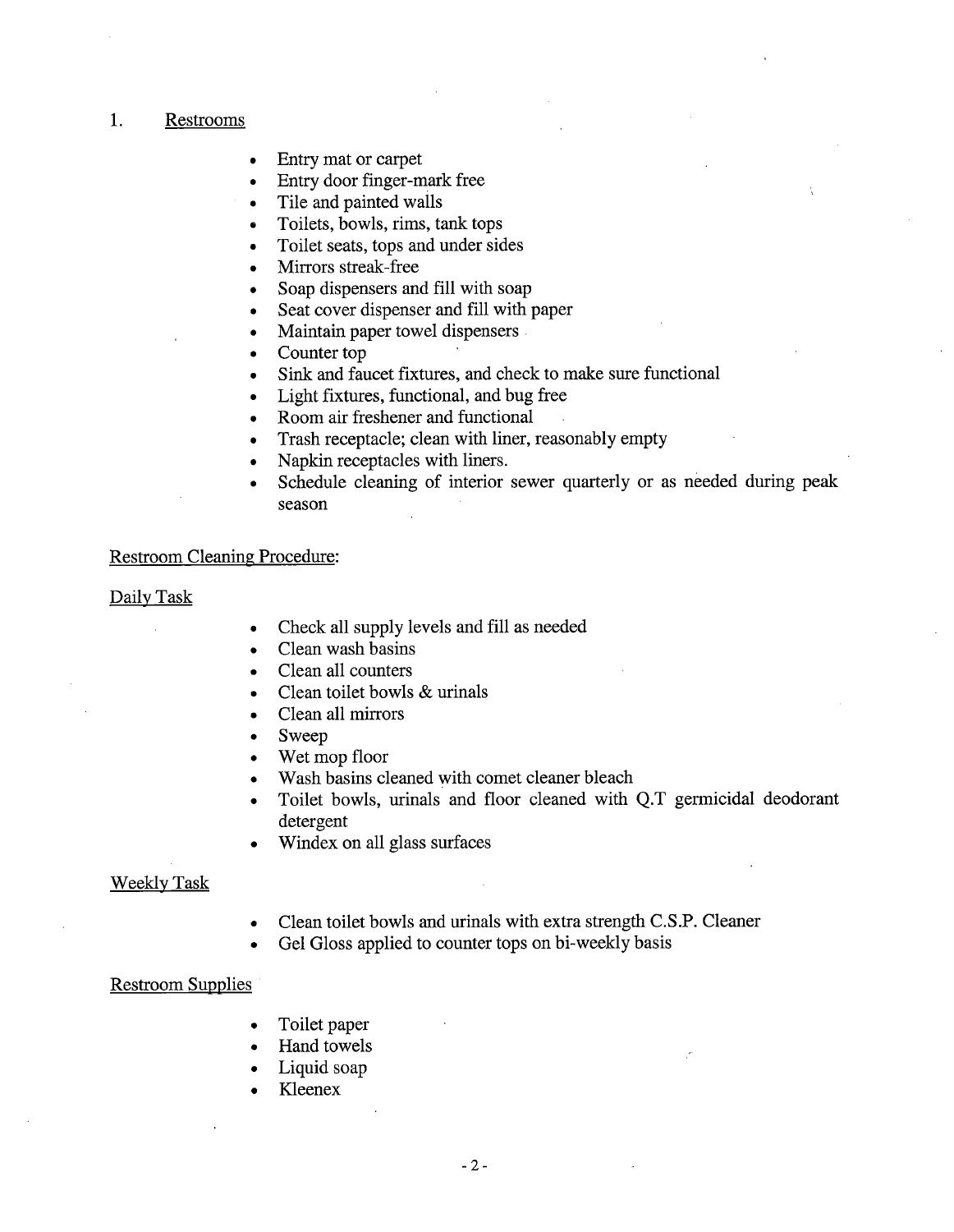- Kotex Napkins  $\bullet$
- Urinal Screens
- Deodorant cakes for both toilet bowls and urinals
- Comet cleaner bleach  $\bullet$
- Q.T. germicidal detergent  $\bullet$
- Extra strength C.S.P. cleaner
- Windex  $\bullet$
- Gel-Gloss
- Deodorant cakes underneath benches for deodorizing air  $\bullet$

## 2. Entry/Lobby

- Interior paint in good condition  $\bullet$
- Walls and vents clean  $\bullet$
- Wall-mounted pictures hung properly and clean  $\bullet$
- Carpet vacuumed and spot-free or floor clean.

# 3. Interior

- Interior wall surfaces clean and cobweb-free
- Windows clean.  $\bullet$
- Paint in good condition
- All signage in good condition and uniformed

## 4. Banquet Area

- Chairs, seats and frames clean and in good repair  $\bullet$
- Tables clean, tops and bases  $\bullet$
- Carpets clean and in good repair

# 5. Bar Seating Area

- Carpet vacuumed and spot-free  $\bullet$
- Windows clean and streak-free  $\bullet$
- Bar stools, tables and chairs clean  $\bullet$
- Bar top clean with supplies neatly arranged  $\bullet$
- Bar mats and floor clean  $\bullet$
- Glass shelves clean and streak-free  $\bullet$
- Staff in uniform with name tags  $\bullet$
- Light fixtures clean and functional  $\bullet$
- Back bar organizes liquor brands displayed and dusted  $\bullet$
- Refrigerators clean and organized  $\bullet$
- Beer dispenser and drains clean  $\bullet$
- License framed, posted, and current  $\bullet$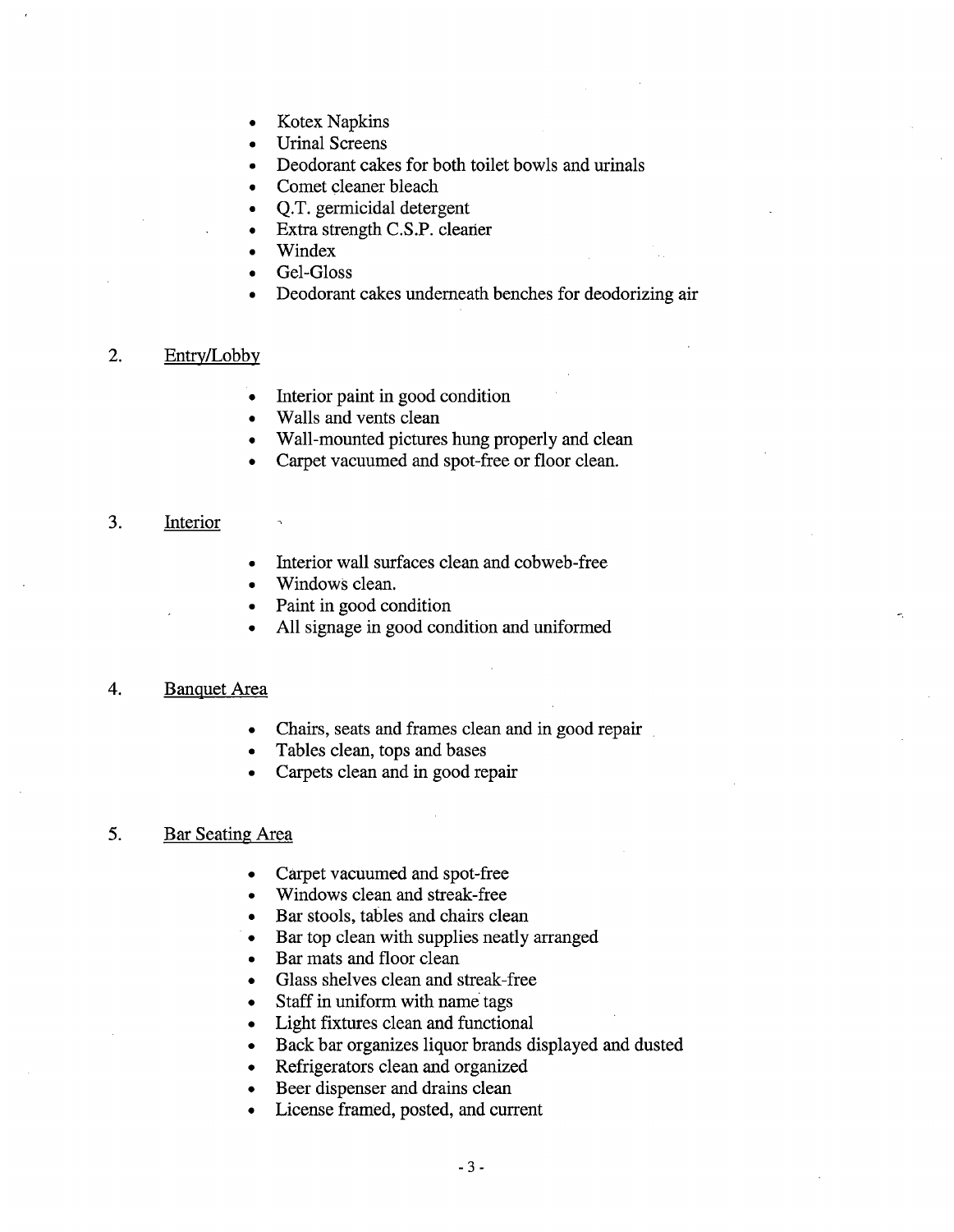- Liquor brands display and dusted  $\bullet$
- Refrigerators clean and organized
- Beer dispensers and drains clean

## Bar Seating Area (continued)

- License framed, posted, and current
- Liquor storage shelves organized and clean
- Liquor storage floors, walls, and vents clean
- Approved-pouring brands in place for well and back bars.

# 6. Kitchen

- Dish washing machine clean and sanitation procedures followed  $\bullet$
- Garbage disposal operable  $\bullet$
- Pots, pans and all shelving grease-free  $\bullet$
- Garbage cans clean with liners  $\bullet$
- Chopper, slicer and mixer clean and operable, kitchen floors clean  $\bullet$
- Drains operable and clean
- Hoods, filters clean  $\bullet$
- Refrigerators clean and organized-food stored off of the floor  $\bullet$
- Food film covered in refrigerators and freezers  $\bullet$
- Walls and floors clean  $\bullet$
- Fire extinguishers current  $\bullet$
- Liquor brands display und dustric<br>Relitigrations clean unit organized<br>Bert dispersions and draint elements<br>Licenco frame for the state organized and clean<br>Licenco Songs encieves expansion, and vearing a relief or state, an Schedule and provide documentation of quarterly grease trap cleanings,  $\bullet$ more as needed during peak season,
- Maintain all kitchen equipment in proper working order  $\bullet$
- Maintain flooring to meet current Health Code requirements
- $\bullet$
- 50%: replacement or repair of epoxy flooring<br>50% grill improvements at Rancho Solano Grill as required by State, County or other public health regulator